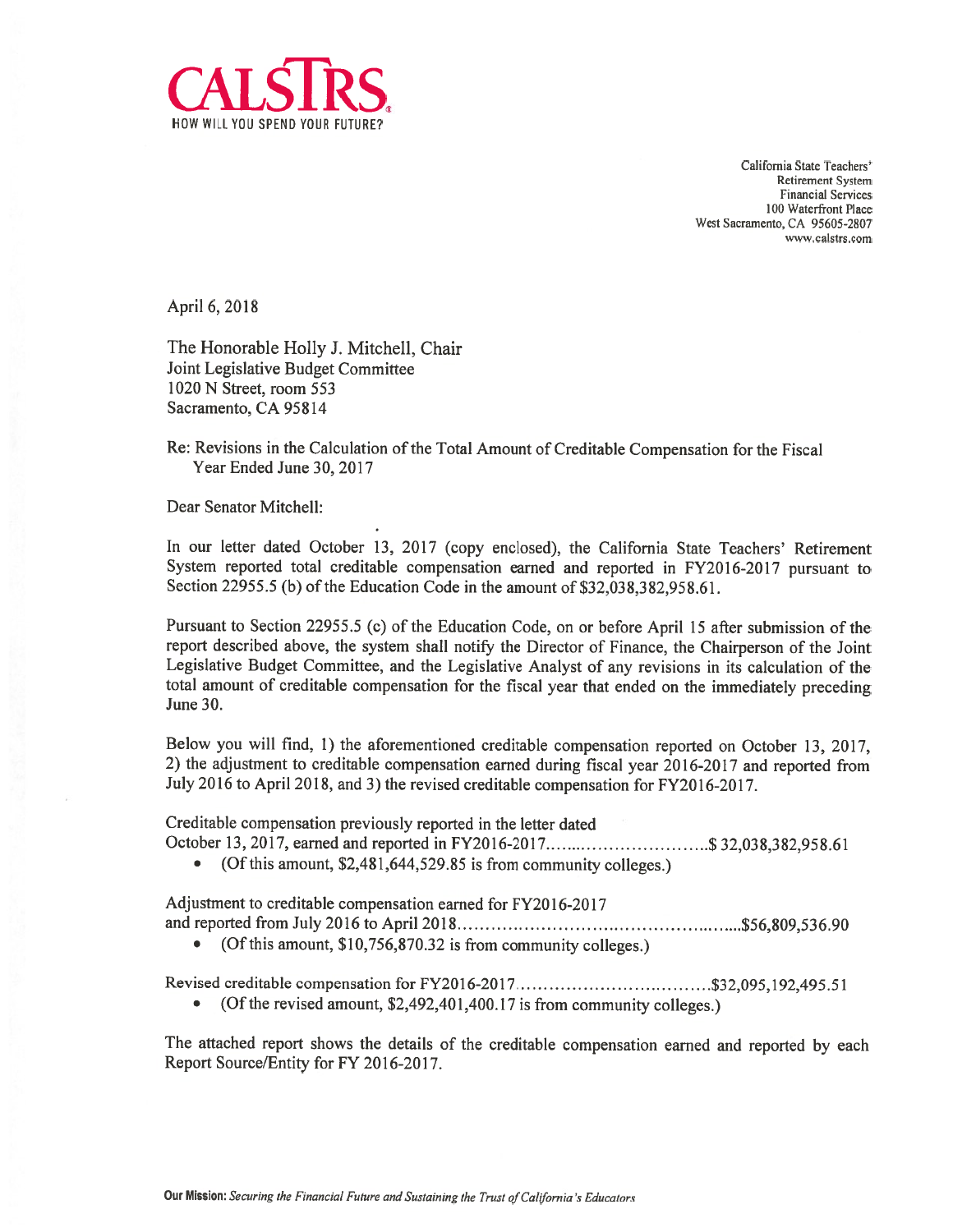If you have any questions, <sup>p</sup>lease contact CaISTRS' Senior Manager of Accounting Operations, Jeannie Lui, at (916) 414-4362. This information is available on CaISTRS public website at http://www.calstrs.com/report/creditable-compensation-reports. For a printed copy, please contact Sal Sanchez at (916) 414-1984.

Sincerely,

hief Financial Officer

Enclosure